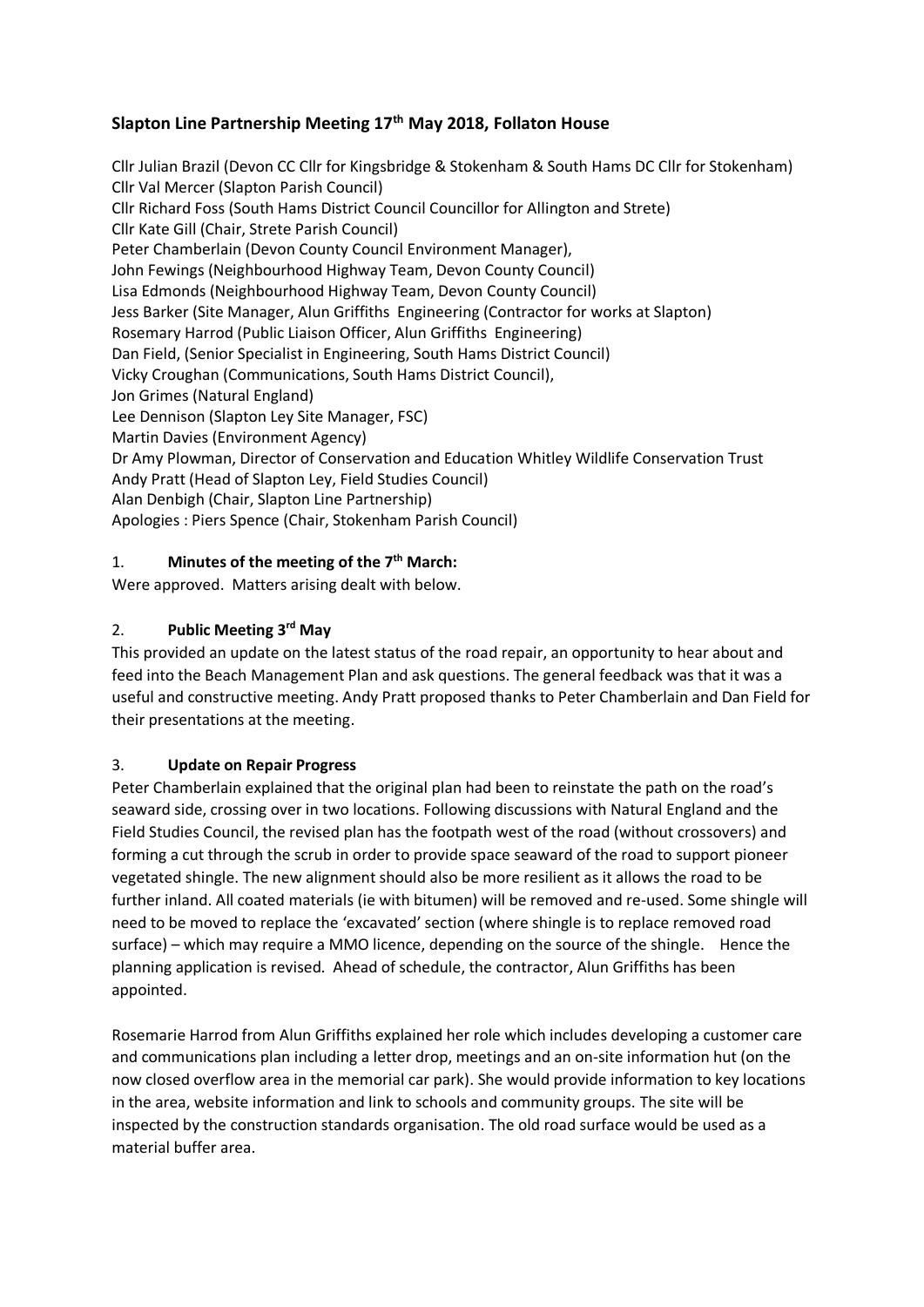The intention was that a public route through the construction area would be provided at all times but It was possible that at some point the path would need to divert onto the beach shingle.

# 4. **Parking Issues**

Since the road had been closed north of the Slapton turn, people were parking along the road which was potentially dangerous and causing further congestion. John Fewings explained that the clearway implementation was not up to date and hence a temporary Traffic Regulation Order (TRO) would be put in place on 21<sup>st</sup> May. This would enable DCC enforcement officers to issue parking tickets. The issue of how to stop people parking on the shingle ridge was also discussed including extending the existing bollards.

## **Action: Vicky Croughan to issue press release/newsletter updating the community that this was about to happen.**

**Action: Dan Field to liaise with FSC and DCC regarding solutions.**

### **5. Future Plans**

# **a. Vulnerability Assessment**

This is a detailed assessment already completed to inform which of the BMP measures should be best used at each detailed location eg where retreat might be used and where we have to rely on any existing sea defences. This needs to be revised on a finer scale (50m) and will be revised to take account of the new post-storm Emma situation using data from Plymouth University. There is likely to be a cost of 2-3k for this.

### **Action : Dan Field to liaise with Plymouth University to produce revised vulnerability assessment.**

# **a. Shingle Recycling Modelling**

One of the options left in the BMP is the possibility of shingle recycling. At the moment the efficacy of this is uncertain. Modelling could give a better idea of how much shingle, where to place and how effective this measure us (also without additional information it is unlikely that shingle recycling could be funded by the Environment Agency). The cost is of the order of £20k. The meeting was unconvinced at this point that this would tell us much more than we already know. It was noted that additional data might need to be gathered to support licencing of shingle movements for the MMO during the restoration of the road.

# **b. Strategy**

The SLP strategy needs to be revised as a result of the BMP. The BMP and vulnerability assessment will both also inform this. The strategy can be included in the BMP non-technical summary (which will be kept in draft form for the moment) in order to create one document summarising all the detail needed and accessible to the public. (The revised document will be presented to a future SLP meeting for agreement)

# **c. Emergency Funding Use**

It is clear that from the funding secured for repairing the road, there is a substantial residue that could be used for a number of purposes relevant to securing the future of the road. Peter Chamberlain outlined the options for the opinion of the meeting:

- i. Upgrading of the sea wall (sheet piling) north of Torcross. (£250k)
- ii. Advance planning permission for potentially retreating road north of Torcross advance planning permission (note no assumption that landowner will grant permission) so until